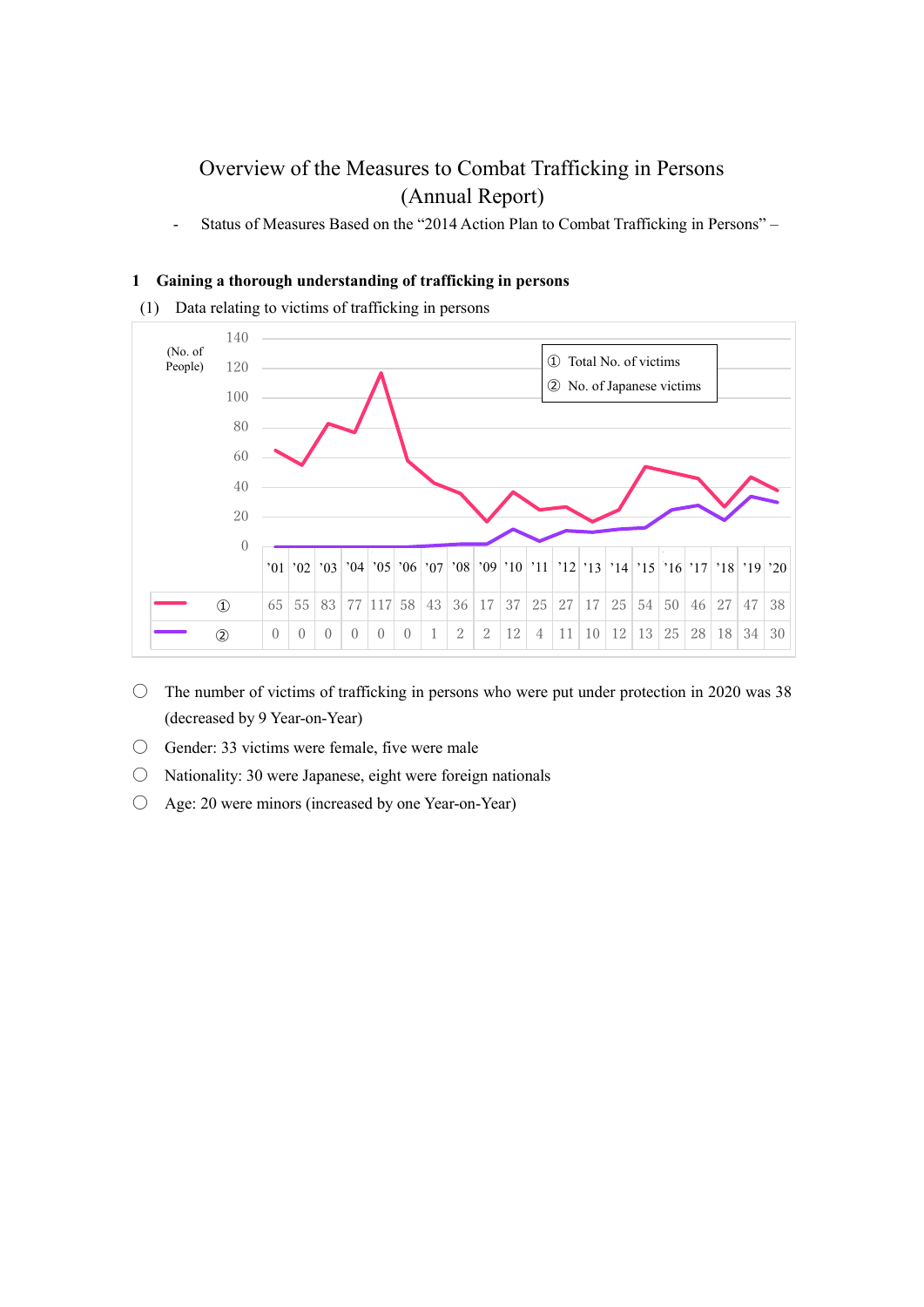

 $(2)$  Data relating to those accused of trafficking in persons

- $\circ$  In 2020, 58 suspects were arrested for 55 cases of trafficking in persons
- Gender: 47 were male, 11 were female
- $\circ$  Nationality: 55 were Japanese, three were foreign nationals
- $\circ$  50 suspects were prosecuted (36 were found guilty, and the cases of the remaining 12 are still pending)

# 【**Nationalities of the victims**】 【**Status of residence of the foreign victims when they entered Japan**】

Intra-company Transferee 1







【**Nationalities of the suspects**】 【**Occupations of the suspects**】

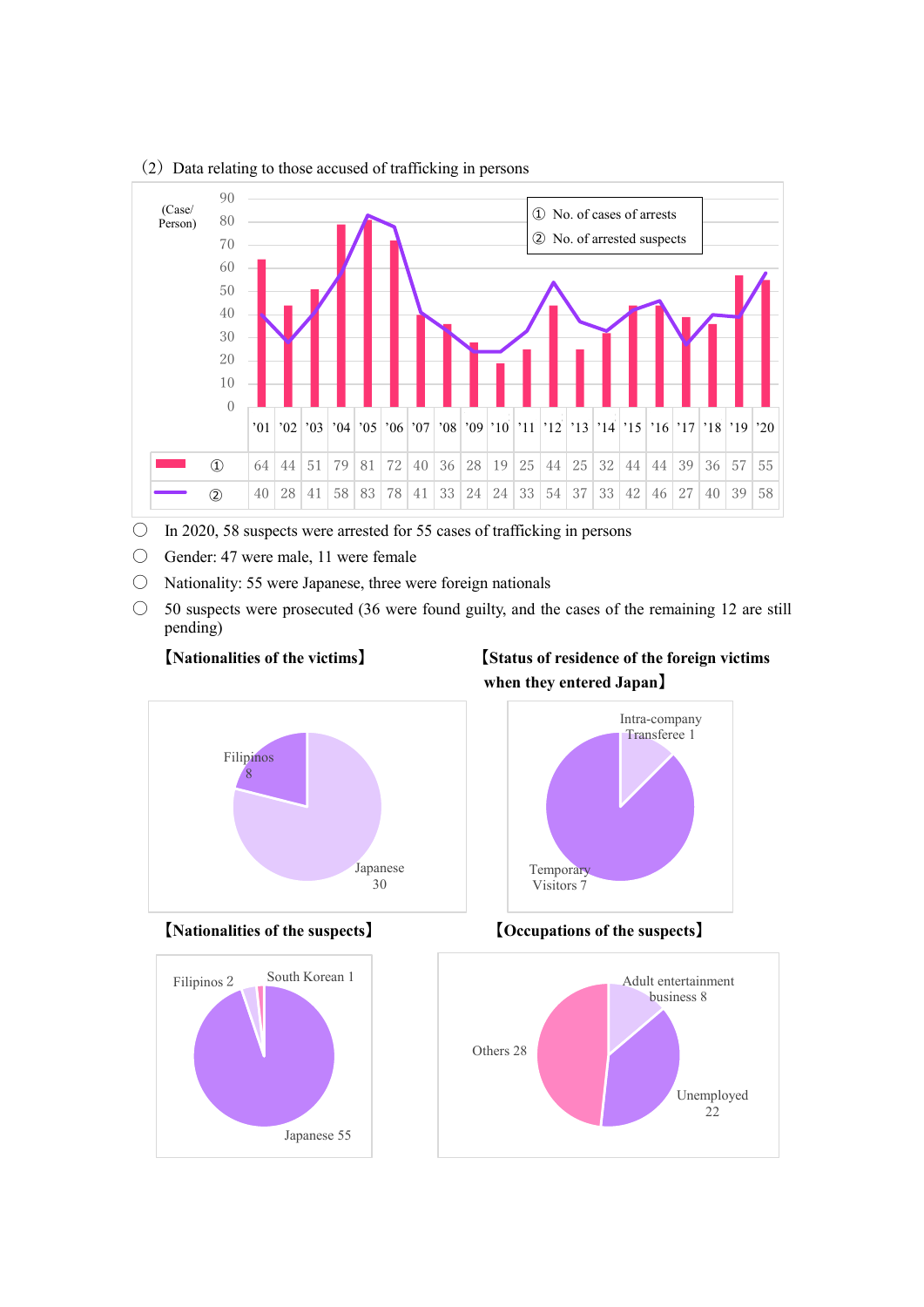### 2 **Prevention of trafficking in persons**

- Under the new foreign human resources acceptance system pertaining to the status of residence of Specified Skilled Worker, based on the Act for Partial Amendment of the Immigration Control and Refugee Recognition Act (hereinafter referred to as the "Amended Immigration Control Act") enforced until April 2019, unfair treatment of foreign nationals is prevented through means such as the establishment of criteria that employment contracts and accepting organizations should fulfill, and strict examination to ensure compliance with the said criteria.
- $\circ$  To handle suspected cases of trafficking in persons for technical intern trainees, a certain officials in charge of anti-trafficking for technical intern trainees were assigned at each Prefectural Labour Offices so that they should handle the case by coordinating with relevant organizations as necessary.

### **3 Promotion of identification of trafficked victims**

- Leaflets calling for people to report cases of trafficking in persons to the police or Immigration Services Agency of Japan have been revised from the standpoint of victims in a significantly compact form and an understandable design, reflecting feedback from NGOs and foreign embassies in Tokyo. These leaflets are distributed to the relevant organizations.
- $\bigcirc$  With regard to the contact points for consultation and the telephone consultation service for foreign nationals set up in the Immigration Services Agency of Japan, Legal Affairs Bureaus and District Legal Affairs Bureaus, and Labor Bureau, efforts have been made to expand the number of languages to support, and to develop an environment that facilitates consultations.

#### **4 Eradication of trafficking in persons**

- $\circ$  In addition to taking thorough steps to crackdown on trafficking in persons, efforts are also made to promote the crackdown on prostitution offenses, child prostitution and child pornography offenses, and offenses related to the employment of foreign workers, all of which have potential for trafficking in persons.
- $\circ$  Despite the pandemic of COVID-19, necessary information was exchanged through online conferences and data sharing with the relevant international organizations..

#### **5 Protection and support of trafficking victims**

- $\circ$  The Immigration Services Agency of Japan implements measures for foreign victims of trafficking in persons who are under protection, such as changing their status of residence or granting them special permission to stay, while giving full consideration to their standpoints.
- $\bigcirc$  At Women's Consulting Offices, victims are offered temporary protection as well as shelters, food and clothing, interpretation support, and medical services where necessary.